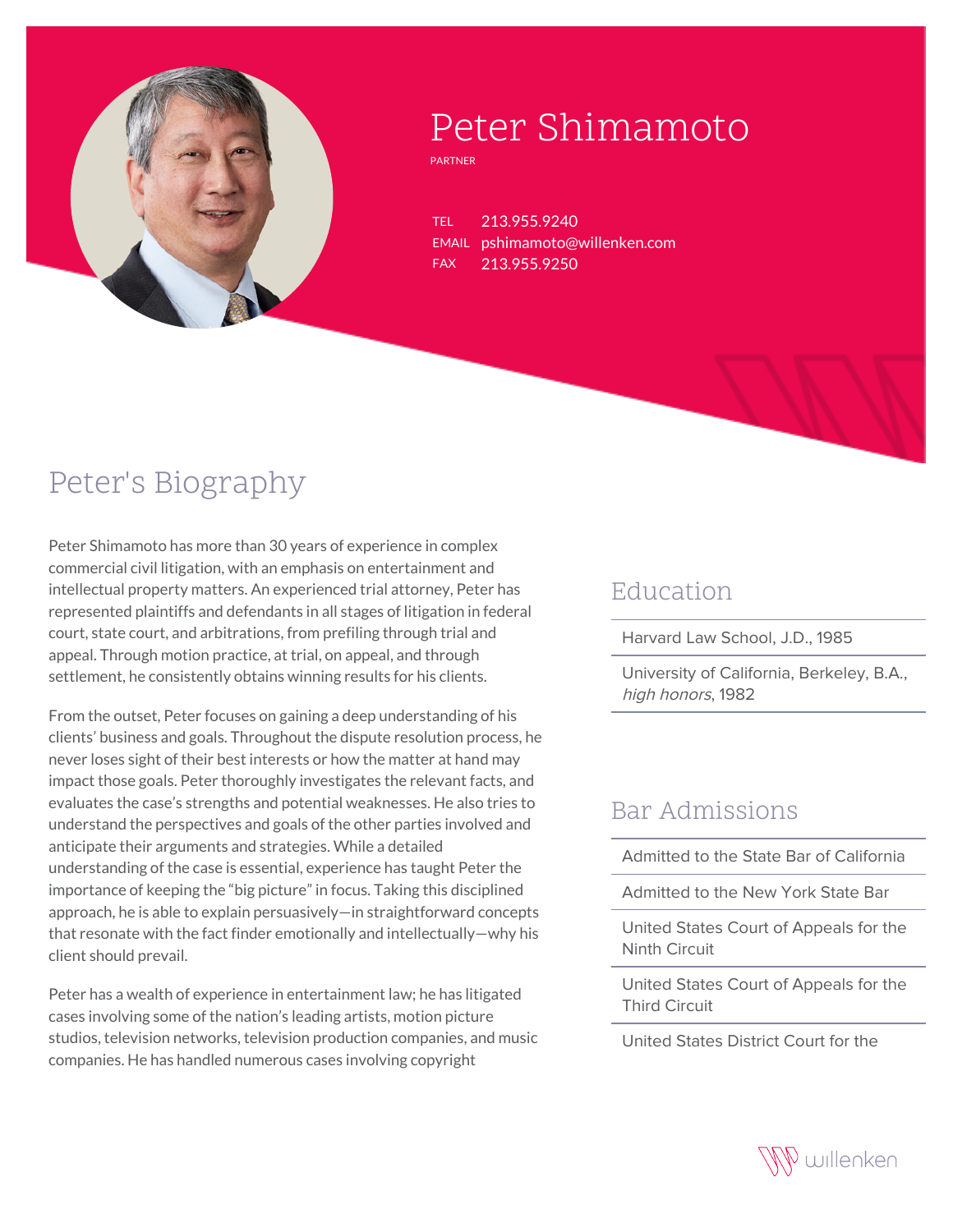infringement, trademark infringement, profit participation, licensing and distribution, financing, breach of contract, trade secrets, defamation, fraud, and breach of fiduciary duty.

Cases of note include: profit participation cases involving the television series "Will & Grace" and "Gilmore Girls," and the motion picture "The Exorcist"; copyright infringement cases involving the motion picture "Pearl Harbor," Mariah Carey's hit song "Hero," and Jonathan Larson's musical "Rent"; and trademark infringement cases involving Old Navy, Tinder, and the musical group One Direction. Peter's clients have obtained more than \$100 million in jury verdicts and settlements.

Peter has in-depth trial and arbitration experience. His representative experience includes:

- Represented the plaintiff in a trademark infringement trial against one of the world's largest apparel manufacturers. After a one-week trial, the jury found the defendant liable for infringement.
- Represented the plaintiff in a three-week copyright infringement trial against a large software company. The jury found the defendant liable for infringement.
- Represented the plaintiff in a trademark infringement trial against a large internet company.
- Represented a perfume manufacturer in an arbitration against one of its former executives. The arbitrator ruled in favor of the manufacturer.
- Defended a Fortune 500 company in an arbitration brought by the purchaser of one of the defendant's former subsidiaries. The arbitrator ruled in favor of the defendant.
- Member of the team that represented a production company in a sixweek IFTA arbitration involving a dispute against a major financial institution regarding film financing for a slate of feature films. Peter examined and cross-examined numerous witnesses during the proceeding and was integrally involved in all facets of the litigation.
- Second chair in a two-month trial representing one of the defendants in an antitrust action. Although the jury ruled in favor of the plaintiff, it awarded plaintiff less than three percent of the damages it had requested.
- Member of the trial team that represented an entertainment studio in a dispute with the creators of a popular television show regarding participation payments for the show. The trial lasted for six weeks and settled before the jury issued a verdict.

Peter honed his practice at law firms in New York and Los Angeles, including Irell & Manella LLP. Before joining Willenken, he started his own boutique firm, Insignis Law. He is a member of the [Harvard Asian](http://haaaa.sigs.harvard.edu/) [American Alumni Alliance](http://haaaa.sigs.harvard.edu/), the [Copyright Society of the USA,](https://www.csusa.org/) and the [Los](http://www.copr.org/)





Central District of California

United States District Court for the Northern District of California

United States District Court for the Southern District of California

United States District Court for the Southern District of New York

#### Practice Areas

Complex Commercial Litigation

Entertainment Litigation

Intellectual Property Litigation

Copyright

Trade Secrets and Employee Mobility

Trademark and Trade Dress

Last Minute Trial Representation

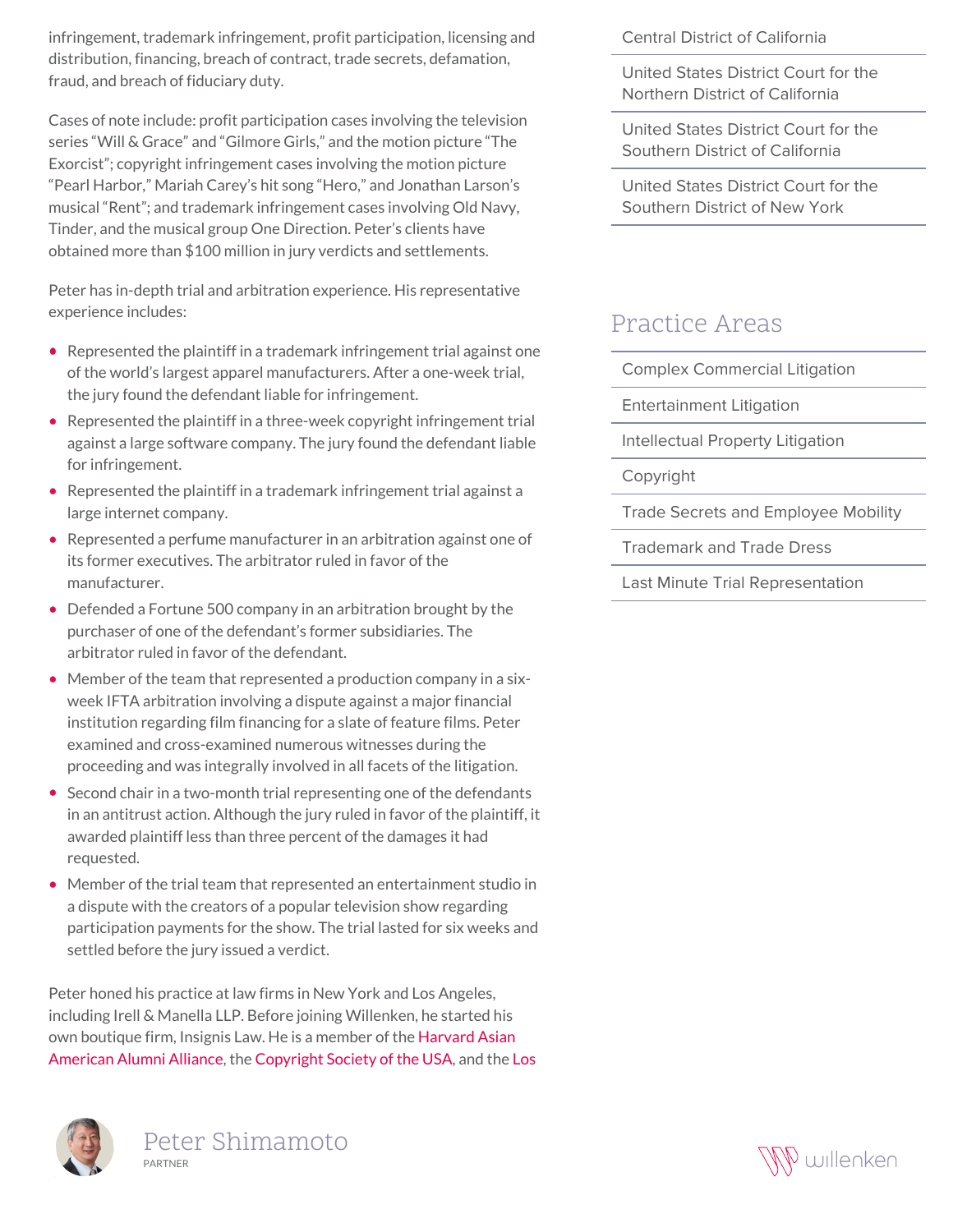[Angeles Copyright Society](http://www.copr.org/). Outside of law, Peter is vice-chair of the Board of Directors for [East West Players,](https://eastwestplayers.org/) the nation's premier Asian American theater organization.

### Honors

Higher education honors include:

- Editor, Harvard Law Review
- Phi Beta Kappa

### Winning Matters

[Willenken Wins Critical Liability Phase of High-Profile Lupron Supply](https://willenken.com/winning-matters/willenken-wins-critical-liability-phase-of-high-profile-lupron-supply-shortage-trial-in-delaware-chancery-court/) [Shortage Trial in Delaware Chancery Court](https://willenken.com/winning-matters/willenken-wins-critical-liability-phase-of-high-profile-lupron-supply-shortage-trial-in-delaware-chancery-court/)

#### Cases

The following is a representative sample of Peter's casework (completed at prior firms):

- [Active Sports Lifestyle USA, LLC v. Old Navy LLC et al](http://willenken.com/cases/active-sports-lifestyle-usa-llc-v-old-navy-llc-et-al/). Obtained jury verdict of trademark infringement, finding that Old Navy's use of "Active by Old Navy" infringed client Active Ride Shop's "Active" trademarks.
- [Netbula, LLC et al. v. Chordiant Software, Inc. et al](http://willenken.com/cases/netbula-llc-et-al-v-chordiant-software-inc-et-al/). Obtained jury verdict of copyright infringement after a three-week trial, finding that the defendant had infringed the plaintiff's copyright in software it had developed.
- [Selletti v. Carey](http://willenken.com/cases/selletti-v-carey/). Obtained dismissal on summary judgment of claim that Mariah Carey's hit song "Hero" infringed the copyright in plaintiff's unpublished song.

### Clients

The following is a representative sample of Peter's clients:

• BMG Music